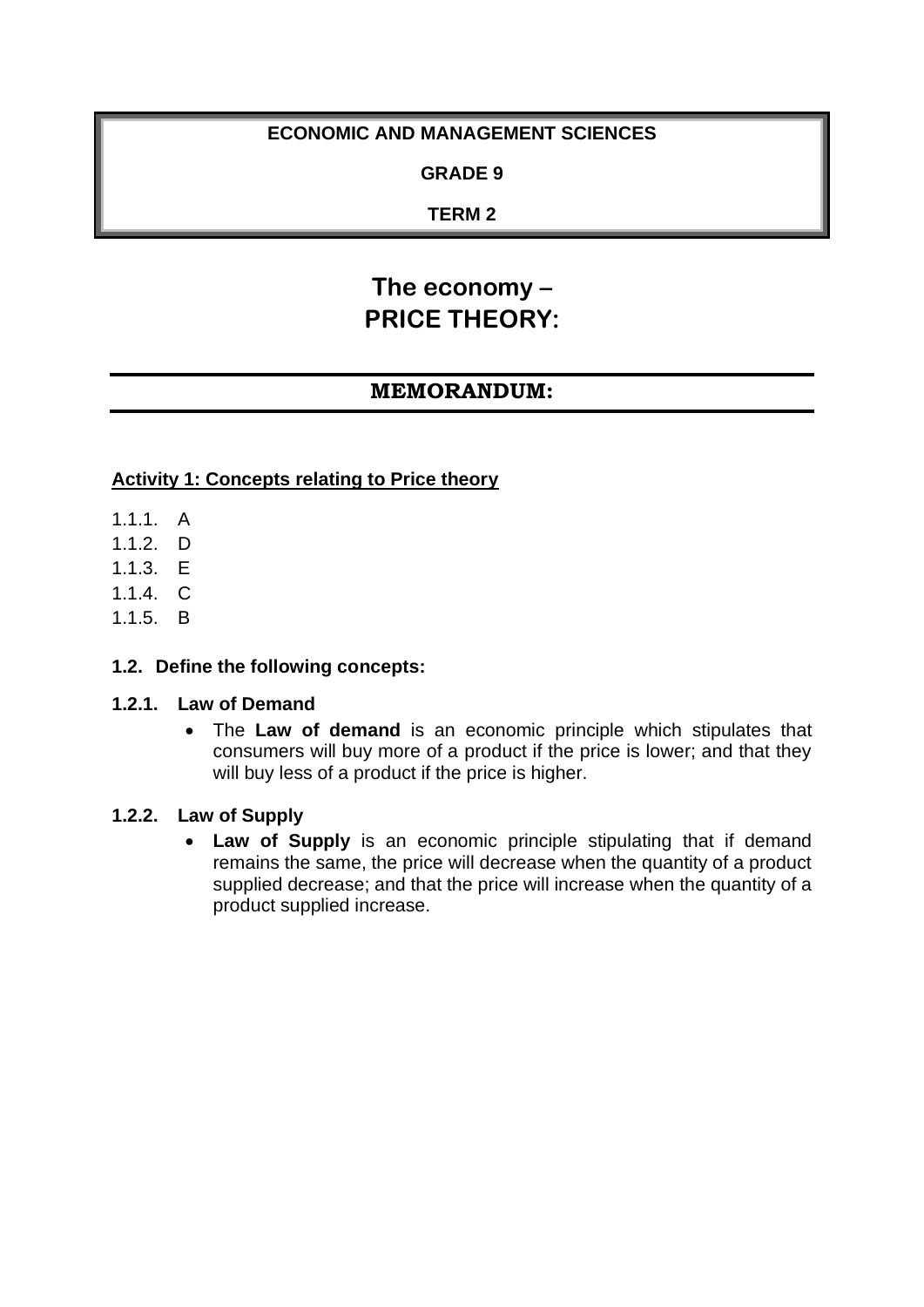### **Activity 2: Graphical illustration of a Demand curve**



### **Activity 3: Graphical illustration of a Supply curve**

## **Supply curve of leather shoes:**

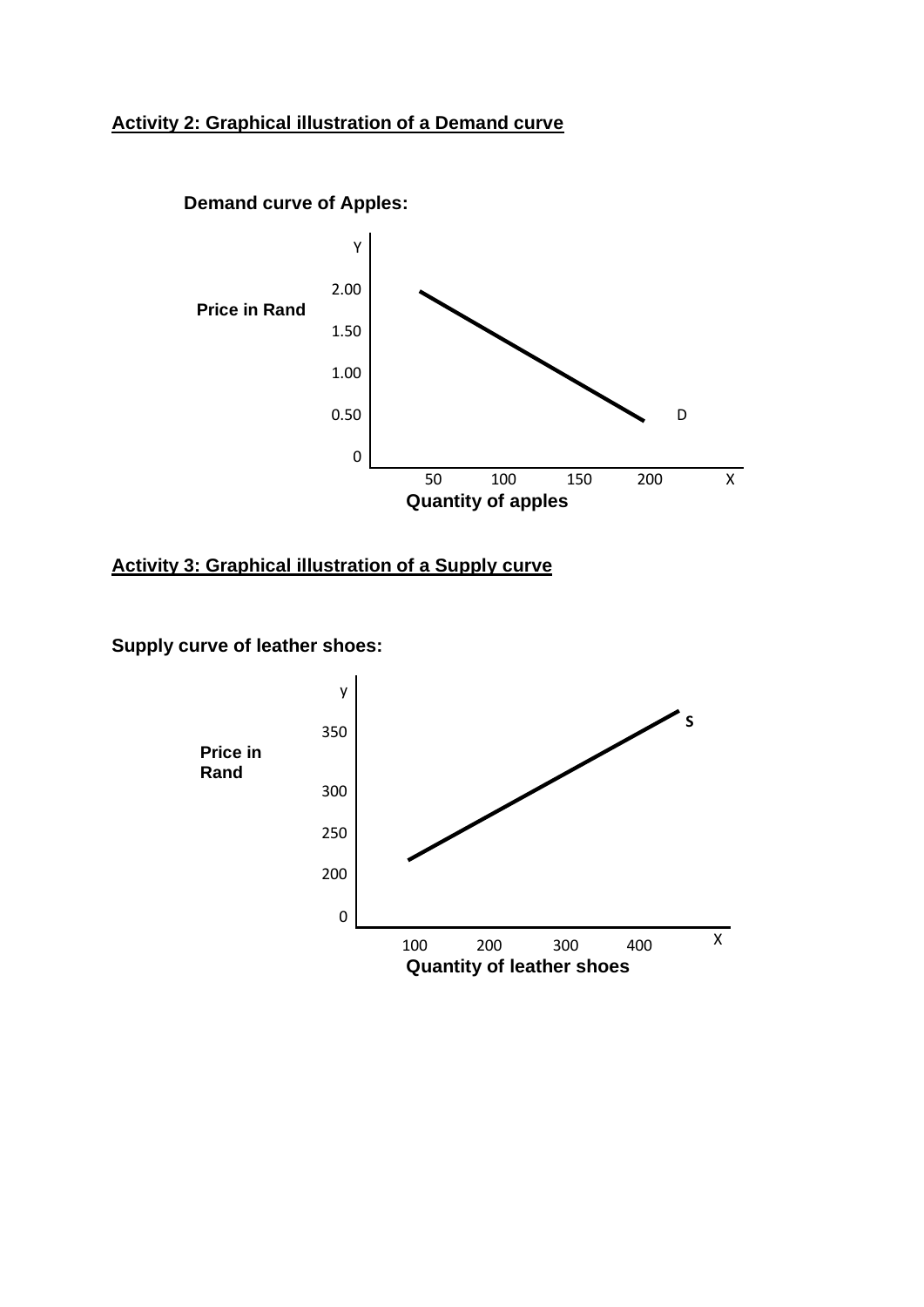#### **Activity 4: Graphical illustration of a Demand and Supply curve**



4.2. Equilibrium price: R200

Equilibrium quantity: 150 kites

- 4.3. R250
- 4.4. 200 kites

#### **Activity 5: Equilibrium; Demand and Supply schedules**

- 5.1. Market equilibrium refers to the point where quantity demanded is the same as quantity supplied at the same price. It also refers to the point where the demand and supply curves cross each other.
- 5.2.1. R20
- 5.2.2. 110 photo frames
- 5.2.3. 80 photo frames
- 5.2.4. 80 photo frames
- 5.2.5. **Complete: 50** photo frames will be demanded at R30, while **170** photo frames are supplied by the business.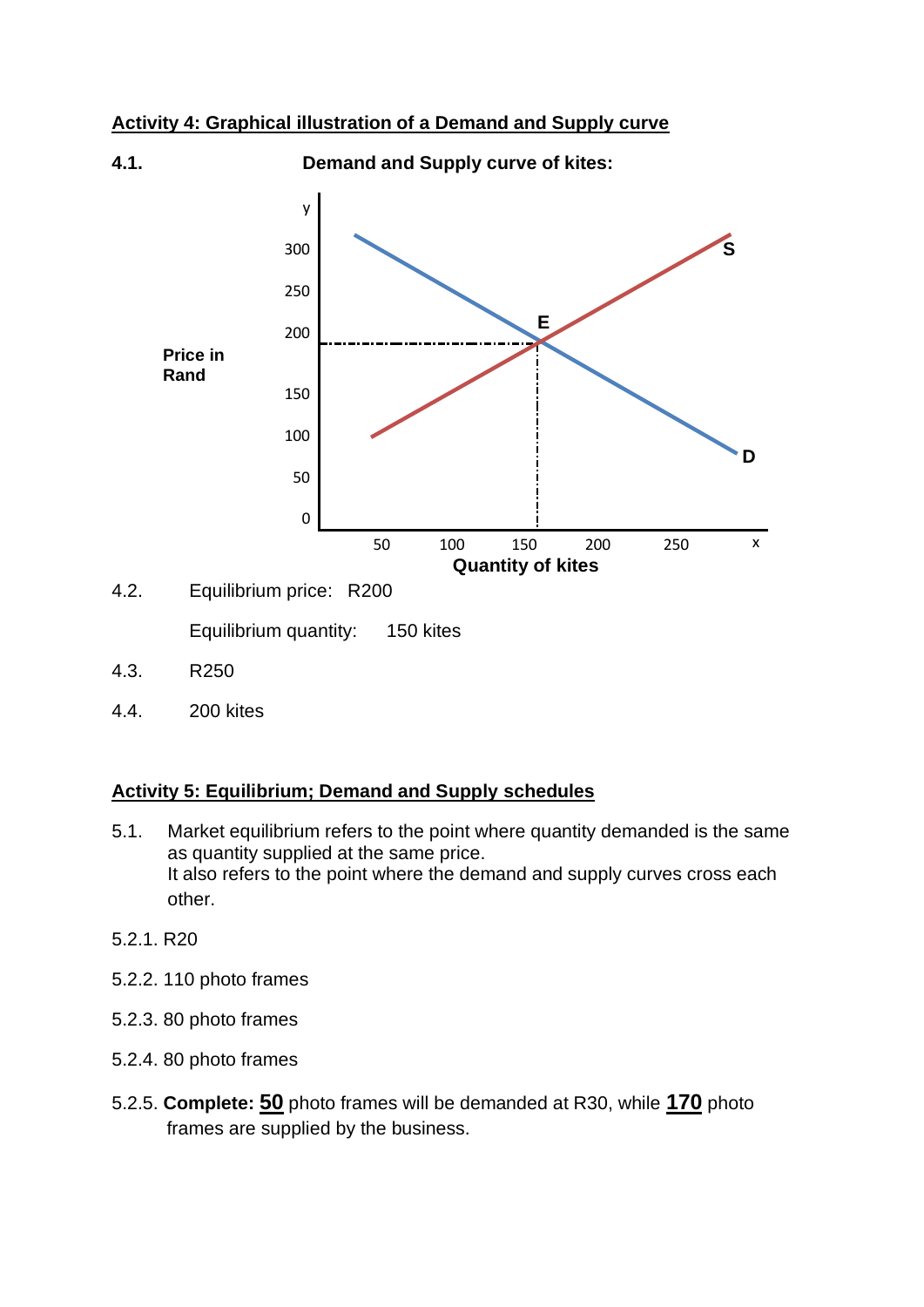### **Activity 6: Demand and Supply curves**



**Demand and Supply curve of Danny's toy cars for March 2020:**

Green= supply Red= demand

### **Activity 7: Changes in quantity demanded and supplied**

### **7.1. Study the demand curve and complete the explanation.**

### **Explanation:**

When the price is R50, consumers are prepared to buy **25** plastic buckets; but when the price increase to **R150**, consumers are only prepared to buy 15 buckets.

Thus, one can derive that when the price is **higher**, **less** products will be bought by consumers.

# **7.2. Study the supply curve below and complete the explanation. Explanation:**

When the price is R50, **40** umbrellas are supplied, but when the price increase to **R65**, quantity supplied also increases from 40 to 50. Thus, one can derive that when prices **increase**, quantity supplied also **increase**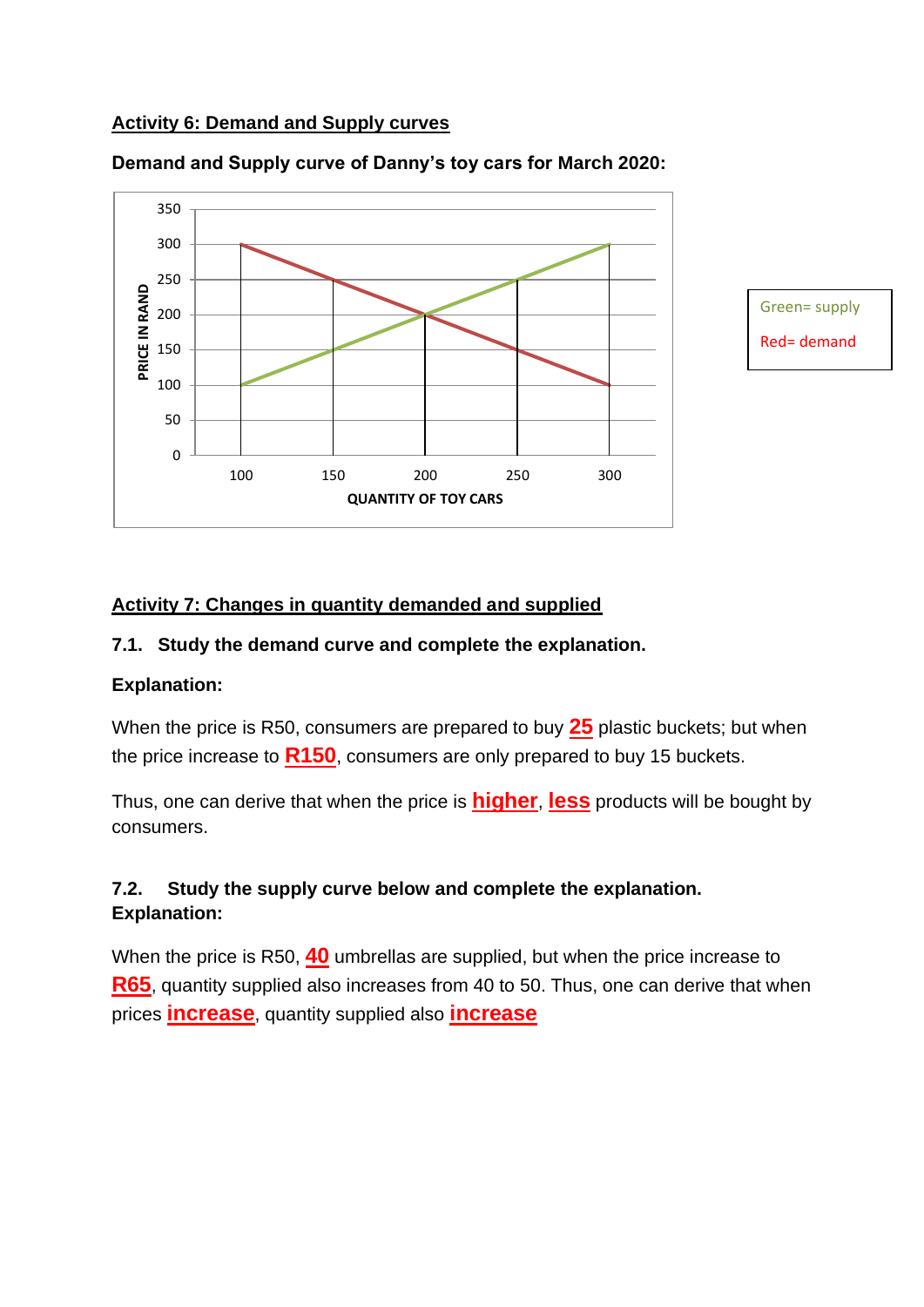### **Activity 8: Increase and Decrease in Demand and Supply**

# **8.1. Name two reasons for an increase in demand, as well as two reasons for a decrease in demand.**

| Reasons for increase in demand        | Reasons for decrease in demand            |
|---------------------------------------|-------------------------------------------|
| Market share increase due to          | Market share decrease due to a decline    |
| population growth                     | of the population                         |
| Quality of products improve while the | Quality of products deteriorate while the |
| prices remain unchanged               | prices remain unchanged                   |
| A change in consumer preferences      | A change in consumer preferences          |
| making the product more popular       | making the product less popular           |
| Substitute products becoming more     | Substitute products becoming cheaper      |
| expensive                             |                                           |
| Higher levels of consumer income      | Lower levels of consumer income           |

# **8.2. Name two reasons for an increase in supply, as well as two reasons for a decrease in supply.**

| Reasons for increase in supply         | Reasons for decrease in supply         |
|----------------------------------------|----------------------------------------|
| The cost of raw materials decrease     | The cost of raw materials increase     |
| Methods of production and productivity | Methods of production and productivity |
| improve due to better technology.      | become less effective.                 |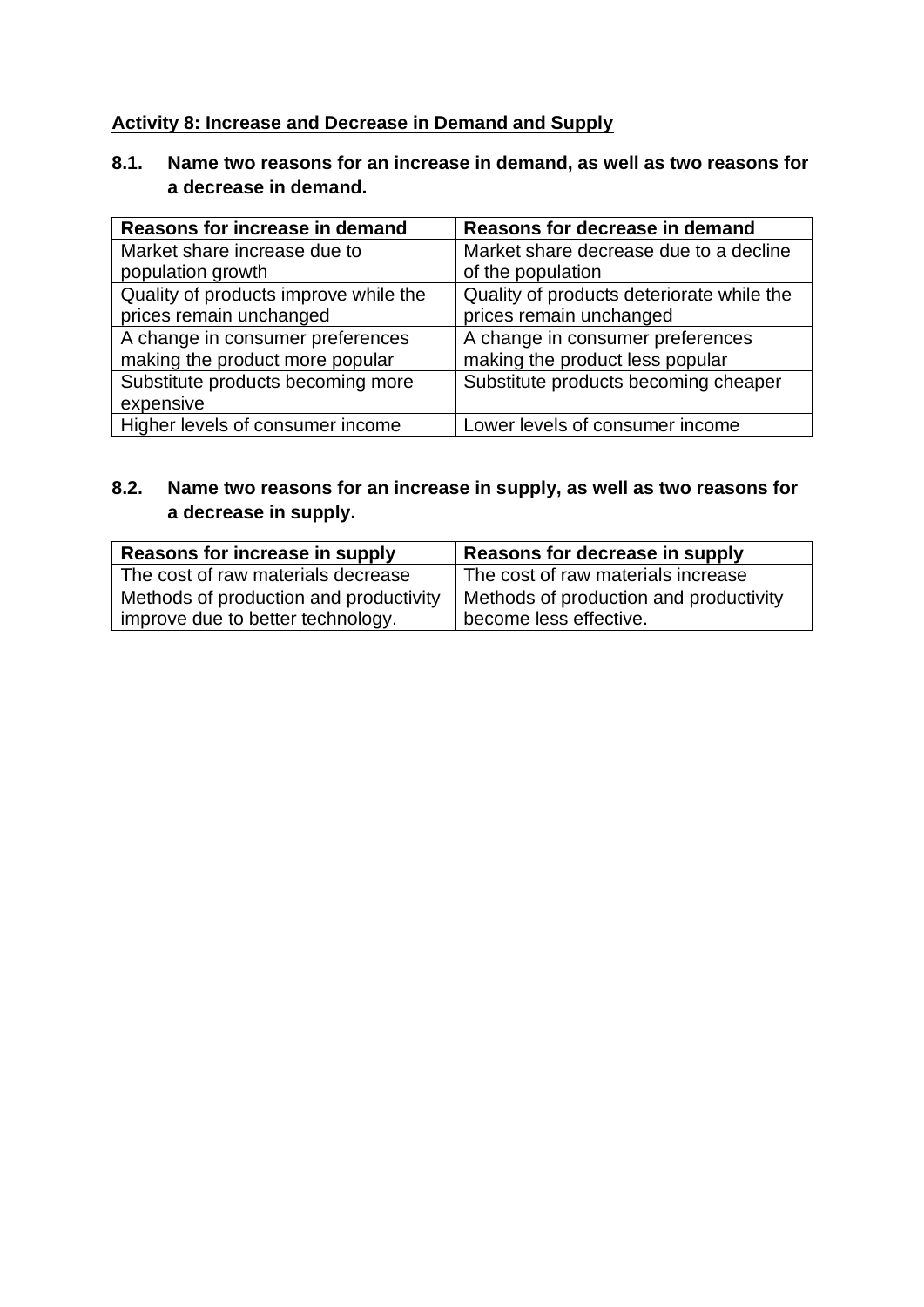### **ECONOMIC AND MANAGEMENT SCIENCES**

#### **GRADE 9**

### **TERM 2**

# **Entrepreneurship – SECTORS OF THE ECONOMY:**

# **MEMORANDUM:**

**Activity 1:** 

**Definitions – Primary, Secondary and Tertiary sectors; Types of businesses in each sector**

|  | 1.1. Complete the table below by defining the three economic sectors. |
|--|-----------------------------------------------------------------------|
|  |                                                                       |

| <b>Primary sector</b>            | <b>Secondary sector</b> | <b>Tertiary sector</b>     |
|----------------------------------|-------------------------|----------------------------|
| Forms the first level of         | Forms the second level  | Forms the third level of   |
| the economy and include          | of the economy and      | the economy and include    |
| all businesses involved in       | include all businesses  | all businesses involved in |
| the <b>extraction of natural</b> | involved in the         | rendering services and     |
| resources and the                | transformation of raw   | the sales of finished      |
| production of goods in the       | materials into finished | goods that were obtained   |
| farming, forestry, fisheries     | goods by making use of  | from the secondary         |
| and mining sectors.              | the materials from the  | sector.                    |
|                                  | primary sector.         |                            |

### **1.2. Give three examples of different businesses in each of the three economic sectors.**

| <b>Primary sector</b> | <b>Secondary sector</b> | <b>Tertiary sector</b> |
|-----------------------|-------------------------|------------------------|
| Farms                 | <b>Factories</b>        | Any service provider   |
| Forestry              | <b>Refineries</b>       | Wholesalers            |
| <b>Fisheries</b>      | <b>Bakeries</b>         | <b>Retailers</b>       |
| Mining                | Abattoirs               |                        |
|                       |                         |                        |
| Any relevant answer.  |                         |                        |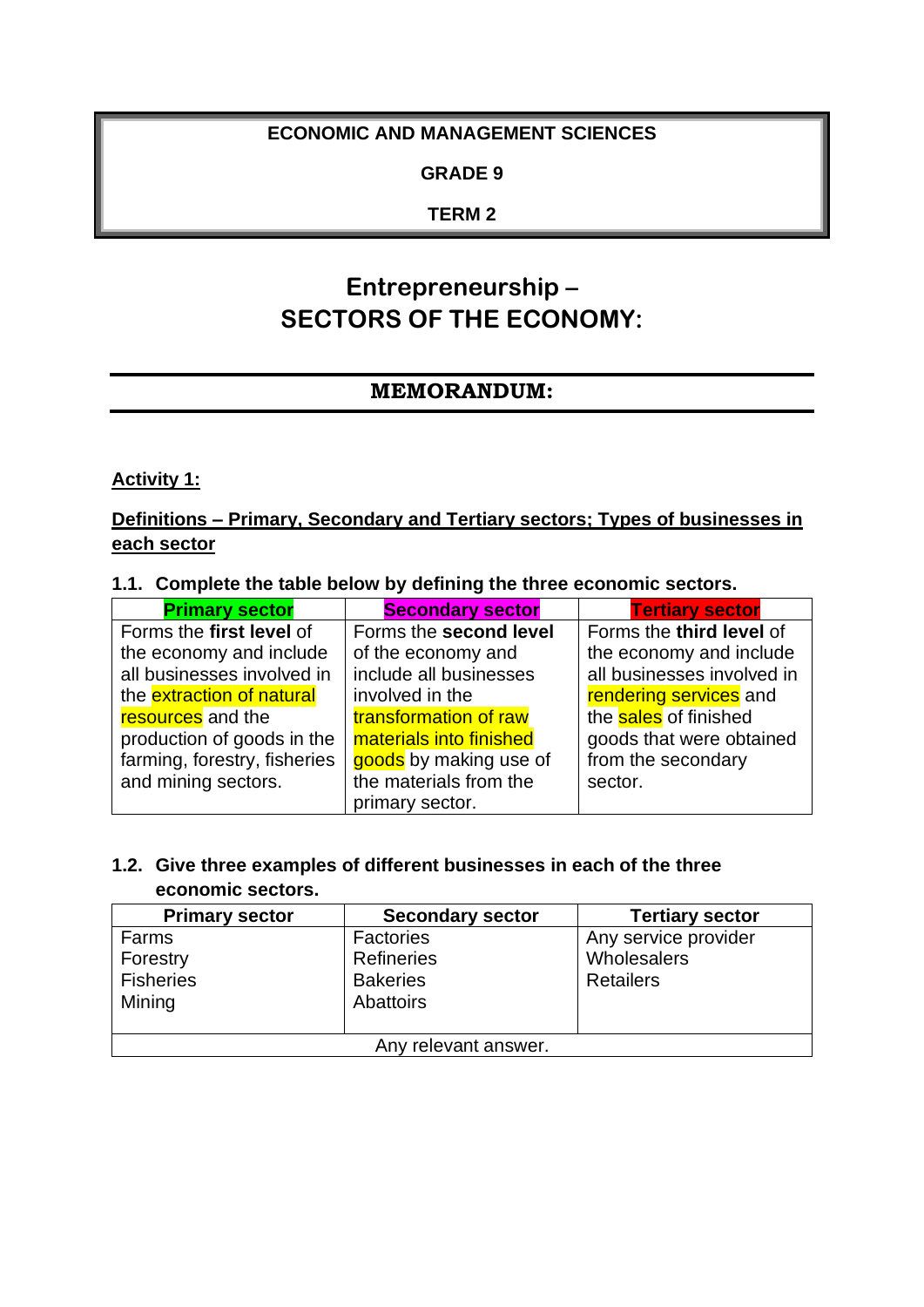# **Activity 2:**

# **Types of businesses in each sector; Interrelationship of the three sectors; Types of skills required in each sector**

2.1. Study the diagram below and answer the following questions.



**2.1.1. Identify which sectors are represented by each of the pictures above.** 

**Picture A: Primary sector** 

**Picture B:** Secondary sector

**Picture C:** Tertiary sector

- **2.1.2. Explain the interrelationship of the three sectors by using the production process of milk (from the diagram) to demonstrate your knowledge.** 
	- Cows are being kept and fed in the **primary sector**.
	- The secondary sector depends on the milk of the cows in the primary sector to be able to transform it into a final product.
	- The tertiary sector sells the final product that is made in the secondary sector.
	- The **primary** and **secondary sectors** depend on the support services provided in the tertiary sector. E.g. banking services, insurance, legal services, etc.
- **2.1.3. Indicate the type of skills needed the most in each of the three economic sectors. Briefly motivate your answer.**

| <b>Primary sector</b>                                                          | <b>Secondary sector</b>                                                                                    | <b>Tertiary sector</b>                                                                                             |
|--------------------------------------------------------------------------------|------------------------------------------------------------------------------------------------------------|--------------------------------------------------------------------------------------------------------------------|
| <b>Unskilled labourers</b>                                                     | Semi-skilled labourers                                                                                     | <b>Skilled labourers</b>                                                                                           |
| Workers in the primary<br>sector usually perform<br>physical labour, like farm | Workers in the secondary<br>sector usually perform<br>routine activities, e.g.<br>factory workers who need | A lot of opportunities for<br>skilled labour exist in the<br>tertiary sector, due to the<br>fact that critical and |